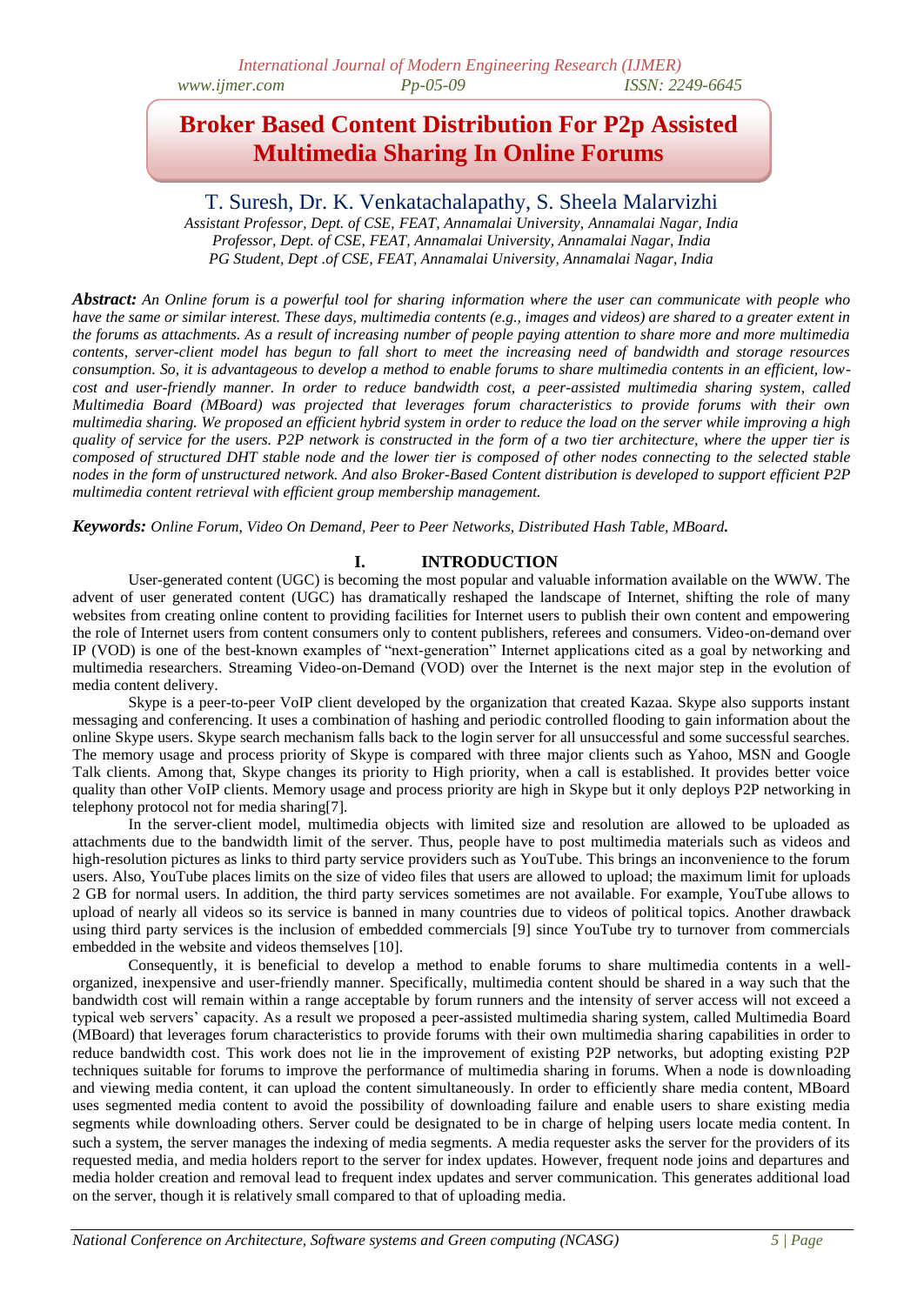The rest of this paper is structured as follows: Section 2 presents a concise review of related works. Section 3 briefly presents the methodology of MBoard with Broker based content sharing in online forums. Section 4 reports the simulation experimental results of Broker based content sharing. The final section presents a conclusion with a discussion on further work.

#### **II. RELATED WORK**

Ochoa et al., [1] identified that the UGC production follows "long-tail" distributions and it is marked with a strong "participation inequality".

W. P. Ken Yiu et al., [2] has proposed VMesh a distributed peer-to-peer video-on-demand (VoD) streaming scheme which efficiently supports random seeking functionality. VMesh supports the interactive VoD service. VMesh utilizes the large total storage capacity of peers to improve the supply of video segments .An overlay mesh is built upon peers to support jumping forward/backward, pause and restart during playback. In VMesh, videos are divided into smaller segments (identified by segment IDs) and stored in peers distributed over the network. A new node can quickly locate nodes with the first several segments through DHT routing. Searching time via DHT is shown to be O (logN) where N is the number of nodes in the system. The latency is significantly reduced here.

K. Pussep et al., [3] has proposed a peer-assisted Video-on-Demand (VoD) streaming systems in an attractive way to distribute video content through the Internet at low cost. It improves service quality in P2P video streaming and provides high support for VoD streaming. In order to avoid under capacity and service degradation in peer assisted Video-on-Demand streaming, two adaptive allocations policies such as Global Speed Policy and Supporter Policy are proposed. In order to utilize high capacity peers efficiently, Give-to-Get (G2G) system, a mesh-based protocol is utilized for VoD streaming.

Haiying Shen and Cheng-Zhong Xu [4] have proposed a hash-based proximity clustering approach for load balancing in heterogeneity DHT. In this approach, DHT nodes are classified as regular nodes and super nodes according to their computing and networking capacities. Regular nodes are grouped and associated with super nodes via consistent hashing of their physical proximity information on the Internet. The super nodes form a self-organized and churn resilient auxiliary network for load balancing. It achieves high load balancing and provides strong resilience to the effect of churn. And also greatly reduces the overhead of resilient randomized load balancing algorithms due to the use of proximity information.

A. L. H. Chowl et al., [5],has proposed a multipath and FEC approach that intelligently splits the FEC-encoded stream among multiple available paths to facilitate effective multimedia sharing. It facilitates effective multimedia sharing and reduces packet loss.

Zhenyun Zhuang, Yunhao Liu, Li Xiao[6] were proposed Dynamic Layer Management algorithm (DLM) maintains the optimal layer size ratio and adaptively adjusts the peers between super-layer and leaf-layer. It is completely distributed in the sense that each peer decides to be a super-peer or a leaf peer independently without the global knowledge. Super-peer P2P system maintains the optimal layer size ratio and quality of a super-peer system can be significantly improved. It keeps the peers with larger lifetimes and capacities as super-peers, and keeps the peers with shorter lifetimes and capacities as leafpeers

A. Salman et al., [7] has proposed the key Skype functions such as login, NAT and firewall traversal, call establishment, media transfer, codecs, and conferencing under various network setups. Skype is a peer-to-peer VoIP client developed by the organization that created Kazaa. Skype also supports instant messaging and conferencing. It uses a combination of hashing and periodic controlled flooding to gain information about the online Skype users. It provides better voice quality than other VoIP clients. Memory usage and process Priority are high in Skype. It can deploy P2P networking in telephony protocol.

### *A. Surveillance on Online Forums*

# **III. METHODOLOGY**

Online Forums are prevailing tools for sharing information. It is used to gain knowledge, share ideas or simply to feel as part of a community. It is also used to communicate with people who have the same or similar interests and be up to date with latest news and trends. The discussion forum has the following guidelines: Registration, Validation, Rules, Posting, Threads, and Moderating. These observations provide guidance to us in designing MBoard as a practical scheme in forums to enable peer assisted multimedia support.. The forums tend to have a large number of users, which is optimal for the P2P model. The P2P model yields higher efficiency in a larger scale since the content uploading load can be distributed among more content holders. MBoard employs the P2P model, in which the content information should be stored and retrieved in a P2P manner. This helps to reduce the server bandwidth cost and user waiting time.

#### *B. Configuration of M-Board*

A peer-assisted multimedia sharing system, called Multimedia Board (MBoard) that leverages forum characteristics to provide forums with their own multimedia sharing capabilities is called M-Board. MBoard employs the P2P model, in which the content information should be stored and retrieved in a P2P manner. This helps to reduce the server bandwidth cost and user waiting time. MBoard builds nodes in one forum into a P2P network. It leverages stable nodes to enhance content discovery efficiency. MBoard uses a two-tier structure, which has been widely used and studied in P2P networks. In a super-peer structure, peers are divided into two classes: high-capability super-peers that handle search or routing, and ordinary peers that act as their clients. A client performs a search by submitting a search query to its super-peer. MBoard intelligently forms a certain number of stable nodes into a DHT to assist content discovery by aggregating content indices and matchmaking content requesters to providers. Specifically, MBoard builds a two-tier structure, with the DHT in the upper tier and other nodes connecting to the selected stable nodes in the lower tier. The nodes connected to a stable node are called child nodes of the stable node. Since the selected stable nodes perform media content indexing, they are called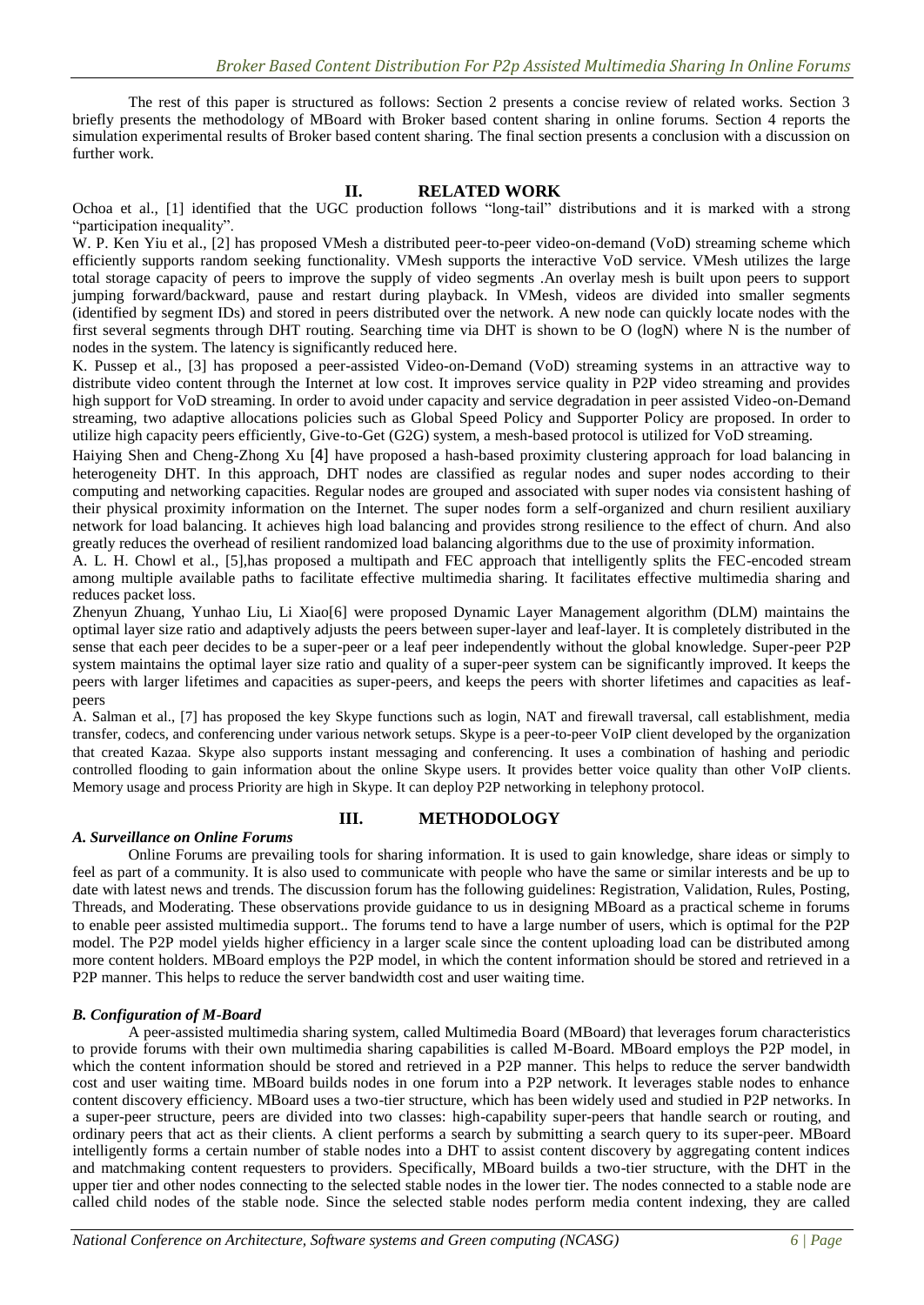brokers. MBoard enables a user to find requested content from other users within the forum most of the time while constraining the searching path length by avoiding large-size networks.

#### *C. Group Membership Management*

A DHT node uses a constant hash function to hash the identifier of nodes and data objects to keys. It has two functions: Insert and Lookup to store the object with the key to its owner node and retrieve the object with the key. A node whose key is the closest to the object's key should be its owner node. In a DHT, each node maintains a routing table for log n neighbors. In order for a new node to join in the DHT overlay, it must know at least one other node already within the DHT. And the node joins the DHT using the DHT node join protocol. Each time a stable node leaves the network; the node executes the DHT departure protocol and notifies the server. When a node joins in MBoard, the server randomly picks a stable node and assigns it to the newcomer as their parent. A parent helps its child nodes to send out content requests and receive replies from other nodes.A two level DHT structure is formed as shown in Fig. 1. Considering the high dynamism of child nodes, we let child nodes build and maintain connections to their parent. Therefore, the parents (i.e., nodes in DHT) function like brokers without the need to maintain the connection to their child nodes. We can provide incentives such as giving higher priorities to brokers' media requests to encourage stable nodes to function as brokers.

#### *D. Multimedia Content Registration*

In MBoard, the stable nodes function as brokers to match content requesters and providers. For the media segment v posted by a user uv, after uploading it to the server, user uv registers itself as the content provider to v's broker bv by telling bv its IP address. Specifically, it asks its parent to send a Insert (key, index) request to the DHT. The key is the consistent hash value of the name of the media segment v, and the index includes the node's IP address, content segment name, etc. Using the DHT routing protocol, the request will be forwarded to the broker bv of segment v. The recipient broker then adds a record in the list of providers for this content segment. When a node is viewing/downloading a multimedia segment from the server or another peer, it also asks its parent to send a Insert (key, index) request to the DHT in order to register itself as the content provider.

#### *E. Broker-Based Content distribution*

When user u1 is watching media segment v, u1 asks its parent b1 to send a message to the broker of v to register it as a media segment v's provider. To retrieve a media segment, a requester asks its parent to send a request Lookup (key). The request will be forwarded to the broker of the segment that holds the registered index of the providers of the segment. The broker looks for the providers of the requested segment and returns a set of the latest registered providers to the requester. The broker returns a number of providers rather than a single provider in order to increase the probability that at least one provider is available. Also, it chooses the latest providers in order to increase the probability that they are still online. The requester then contacts the segment providers for the content. If there is no peer provider, the requester asks the server for the segment. A broker node can be a stable node, but all stable nodes is not being a broker node.

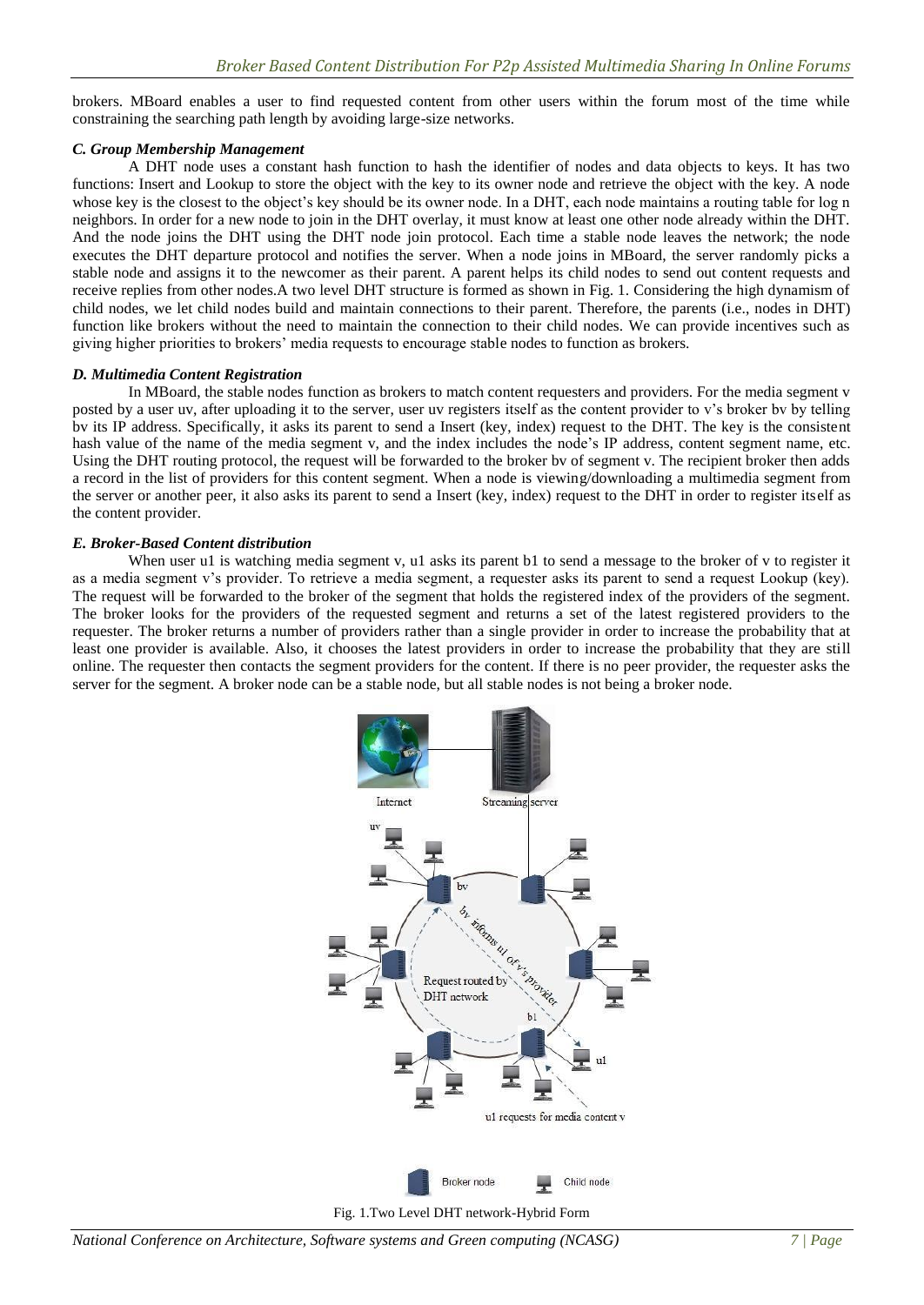For example, in Fig. 1, u1 sends its request for content v to b1, which further sends it using the DHT routing protocol. The request finally arrives at bv. Then, bv looks up for v in its registered media segments. If v is available, bv returns a number of nodes holding v to u1. When u1 finishes downloading the content from one of the content providers, it sends a registration request to register itself as a content holder in bu. If v is unavailable, then it will inform to fetch v from the server instead.

#### *A. Selecting a Broker*

#### **IV. EXPERIMENTAL ANALYSIS**

- 1. If Node (u) daily online time exceeds the predefined threshold, that information will be reported to the server.
- 2. Server adds node (u) to its stable node list. Generally, the server will maintain two types of lists: Stable node list (nodes that are not selected as brokers) and broker list(nodes that currently serve in the DHT).
- 3. Nodes in the stable node list are ordered according to their capacities.
- 4. Among that, the highest capacity stable node will became a Broker.

For most excellent performance, the number of brokers, N should not be large( with the intention of avoiding long routing latency) and the number of brokers, N should not be too small(with the intention of avoiding bottlenecks).To determine N, estimate the number of brokers at different times and use the average value over time.

The peer assisted multimedia sharing system, called MBoard. It utilizes the P2P model, in which the content information should be stored and retrieved in a P2P manner. MBoard uses segmented media content to avoid the possibility of downloading failure. So it can significantly reduce the load on the server while maintaining a high quality of service for the users. This helps to reduce the server bandwidth cost and user waiting time.

#### *B. The Significance of Broker Nodes*

The CDF of the percentage of users versus video playback delay when all nodes are on the DHT and when only broker nodes are on the DHT, respectively are shown in fig 2. When only broker nodes are on the DHT, 30 percent of nodes have no more 0.6 second delay, 50 percent of nodes have no more 0.7 second delay, and 93 percent of nodes have no more 0.9 second delay. While when all nodes are on the DHT, 30 percent have no more 3 second delay, 50 percent of nodes have no more than 3.5 second delay, and 93 percent of nodes have no more 5 second delay. In both cases, around 96 percent of users have delays no more than 10 seconds.

Therefore, the delay of using broker nodes is less for most users than placing all nodes in the DHT. This is because the size of the DHT when putting all nodes on the DHT is much larger than only using broker nodes, which increases the number of routing hops and the routing delay. The frequent churn also increases the number of routing hops.

The P2P contribution percentage from the first day to the seventh day when all nodes are on the DHT and when only broker nodes are on the DHT are shown in Fig 3.When only broker nodes are on the DHT, the P2P contribution percentage is 80 percent on the first day, and it increases to 90 percent and maintains nearly constant in the remaining days. When all nodes are on the DHT, the P2P contribution percentage is 60 percent on the first day, and it increases to 70 percent and maintains nearly constant in the remaining days. In both cases, the percentage is low on the first day because few peers have requested video segments initially. Thus, more users ask the server for video segments. Later, as more and more peers have requested video segments, users can retrieve video segments from their peers, leading to a higher and constant P2P contribution percentage.





Fig. 2. Effect of broker nodes on delay Fig. 3. Effect of broker nodes on P2P contribution

#### *C. The Effect of Forum Popularity*

Our purpose is to show the effectiveness of MBoard at different levels of forum status. The forum status is the number of thread accesses during a certain period of time. We calculated the popularities of the forums and ordered the forums in an descending order of the popularity. We chose the last, two-thirds and one-third popularities in the list as the highest popularity, medium popularity, and low popularity, respectively, and tested the MBoard forum with different popularities. Fig.4 demonstrates the P2P contribution at varying levels of popularity. The P2P contribution in high, medium, low popularity forums is around 85, 68, and 45 percent, respectively. As expected, the contribution increases with popularity because there are more online users with the requested videos.